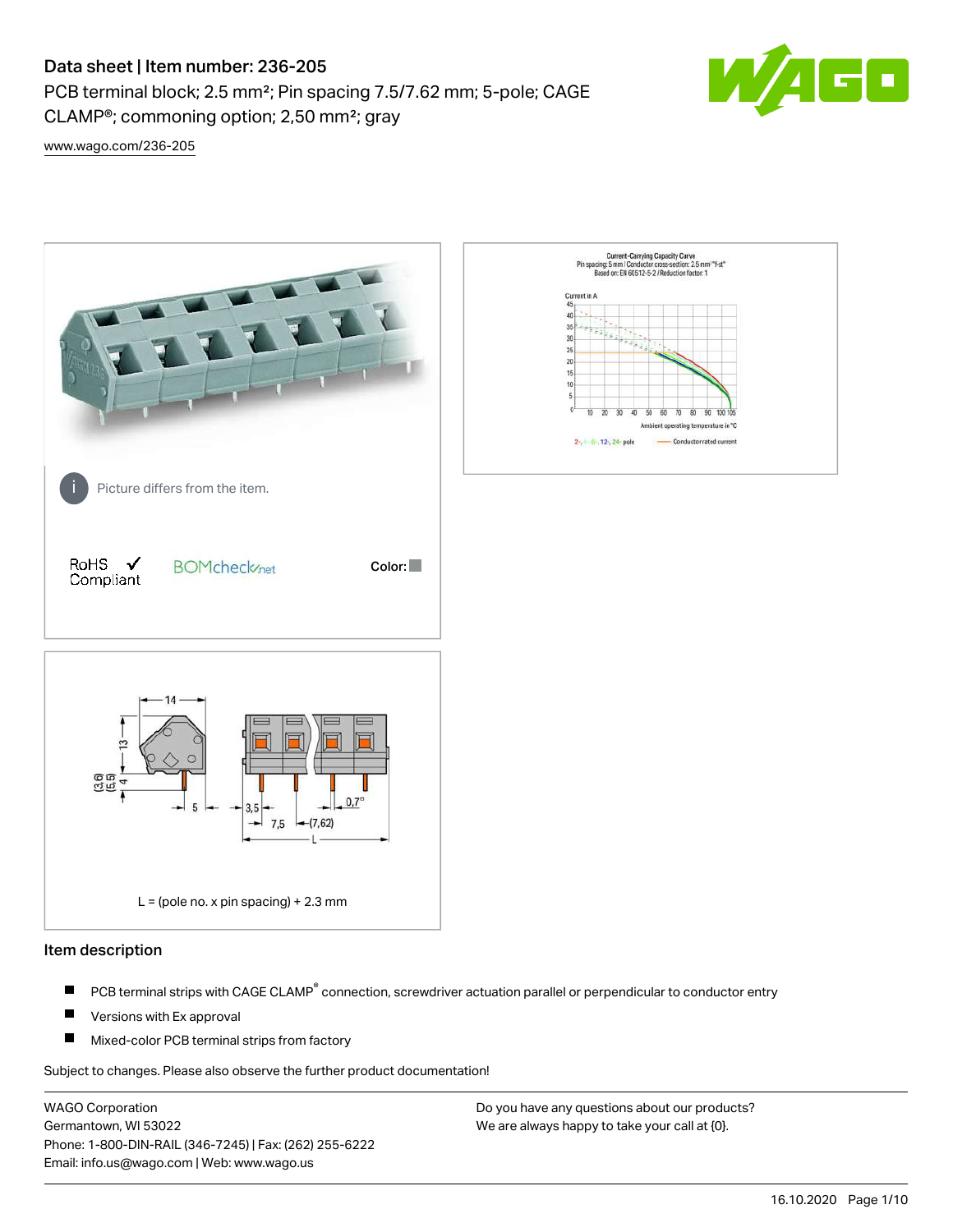

- $\blacksquare$ Operating tools for factory wiring
- $\blacksquare$ 45° conductor entry angle permits a wide range of applications and wiring options
- $\blacksquare$ Set to metric or inch pin spacing by compressing PCB terminal strips or pulling them apart

# Data

# Electrical data

## Ratings per IEC/EN 60664-1

| Ratings per                 | IEC/EN 60664-1                                                        |
|-----------------------------|-----------------------------------------------------------------------|
| Rated voltage (III / 3)     | 400 V                                                                 |
| Rated surge voltage (III/3) | 6 kV                                                                  |
| Rated voltage (III/2)       | 630 V                                                                 |
| Rated surge voltage (III/2) | 6 <sub>k</sub> V                                                      |
| Nominal voltage (II/2)      | 1000 V                                                                |
| Rated surge voltage (II/2)  | 6 kV                                                                  |
| Rated current               | 24 A                                                                  |
| Legend (ratings)            | $(III / 2)$ $\triangle$ Overvoltage category III / Pollution degree 2 |

## Ratings per UL 1059

| Approvals per                  | UL 1059 |
|--------------------------------|---------|
| Rated voltage UL (Use Group B) | 300 V   |
| Rated current UL (Use Group B) | 15 A    |
| Rated voltage UL (Use Group D) | 300 V   |
| Rated current UL (Use Group D) | 10 A    |

## Ratings per CSA

| Approvals per                   | CSA   |
|---------------------------------|-------|
| Rated voltage CSA (Use Group B) | 300 V |
| Rated current CSA (Use Group B) | 15 A  |
| Rated voltage CSA (Use Group D) | 300 V |
| Rated current CSA (Use Group D) | 10 A  |

### Connection data

| Connection technology | CAGE CLAMP                              |
|-----------------------|-----------------------------------------|
| Actuation type        | Operating tool                          |
| Solid conductor       | $0.08$ 2.5 mm <sup>2</sup> / 28  12 AWG |

Subject to changes. Please also observe the further product documentation!

| <b>WAGO Corporation</b>                                | Do you have any questions about our products? |
|--------------------------------------------------------|-----------------------------------------------|
| Germantown, WI 53022                                   | We are always happy to take your call at {0}. |
| Phone: 1-800-DIN-RAIL (346-7245)   Fax: (262) 255-6222 |                                               |
| Email: info.us@wago.com   Web: www.wago.us             |                                               |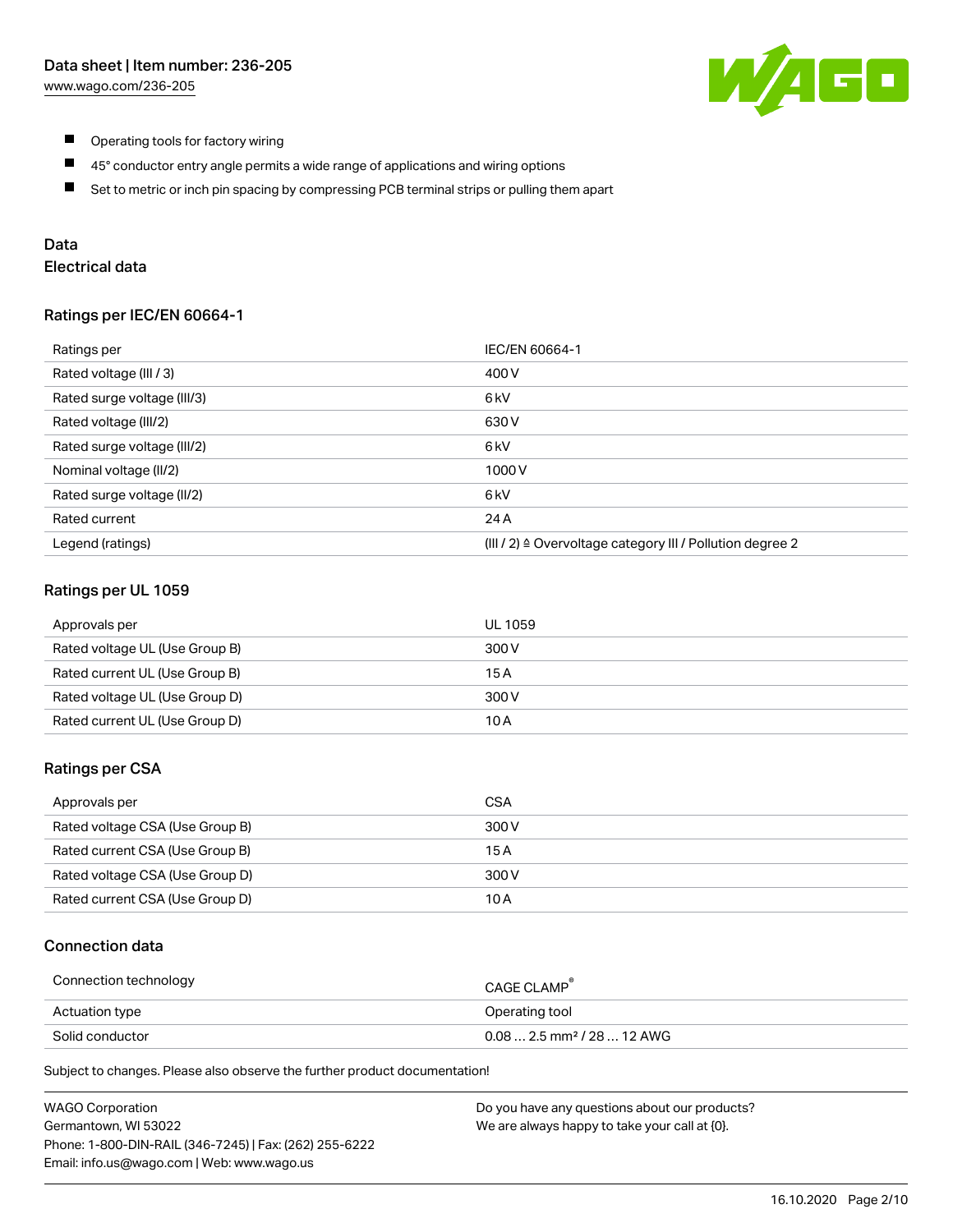# Data sheet | Item number: 236-205

[www.wago.com/236-205](http://www.wago.com/236-205)



| Fine-stranded conductor                           | $0.08$ 2.5 mm <sup>2</sup> / 28  12 AWG |
|---------------------------------------------------|-----------------------------------------|
| Fine-stranded conductor; with insulated ferrule   | $0.251.5$ mm <sup>2</sup>               |
| Fine-stranded conductor; with uninsulated ferrule | $0.251.5$ mm <sup>2</sup>               |
| Strip length                                      | $56$ mm $/ 0.20.24$ inch                |
| Conductor connection direction to PCB             | 45°                                     |
| Pole No.                                          | 5                                       |
| Total number of connection points                 | 5                                       |
| Total number of potentials                        | 5                                       |
| Number of connection types                        |                                         |
| Number of levels                                  |                                         |
| Note (conductor cross-section)                    | 12 AWG: THHN, THWN                      |

# Physical data

| Pin spacing                          | 7.5/7.62 mm / 0.295/0.3 inch |
|--------------------------------------|------------------------------|
| Width                                | 39.8 mm / 1.567 inch         |
| Height                               | 17 mm / 0.669 inch           |
| Height from the surface              | 13 mm / 0.512 inch           |
| Depth                                | 14 mm / 0.551 inch           |
| Solder pin length                    | 4 mm                         |
| Solder pin dimensions                | $0.7 \times 0.7$ mm          |
| Drilled hole diameter with tolerance | $1.1$ <sup>(+0.1)</sup> mm   |

# PCB contact

| PCB contact                         | THT                                      |
|-------------------------------------|------------------------------------------|
| Solder pin arrangement              | over the entire terminal strip (in-line) |
| Number of solder pins per potential |                                          |

# Material Data

| Color                       | gray                                    |
|-----------------------------|-----------------------------------------|
| Material group              |                                         |
| Insulation material         | Polyamide (PA66)                        |
| Flammability class per UL94 | V <sub>0</sub>                          |
| Clamping spring material    | Chrome nickel spring steel (CrNi)       |
| Contact material            | Electrolytic copper ( $E_{\text{Cu}}$ ) |
| Contact plating             | tin-plated                              |
| Fire load                   | 0.099 MJ                                |

Subject to changes. Please also observe the further product documentation!

| <b>WAGO Corporation</b>                                | Do you have any questions about our products? |
|--------------------------------------------------------|-----------------------------------------------|
| Germantown, WI 53022                                   | We are always happy to take your call at {0}. |
| Phone: 1-800-DIN-RAIL (346-7245)   Fax: (262) 255-6222 |                                               |
| Email: info.us@wago.com   Web: www.wago.us             |                                               |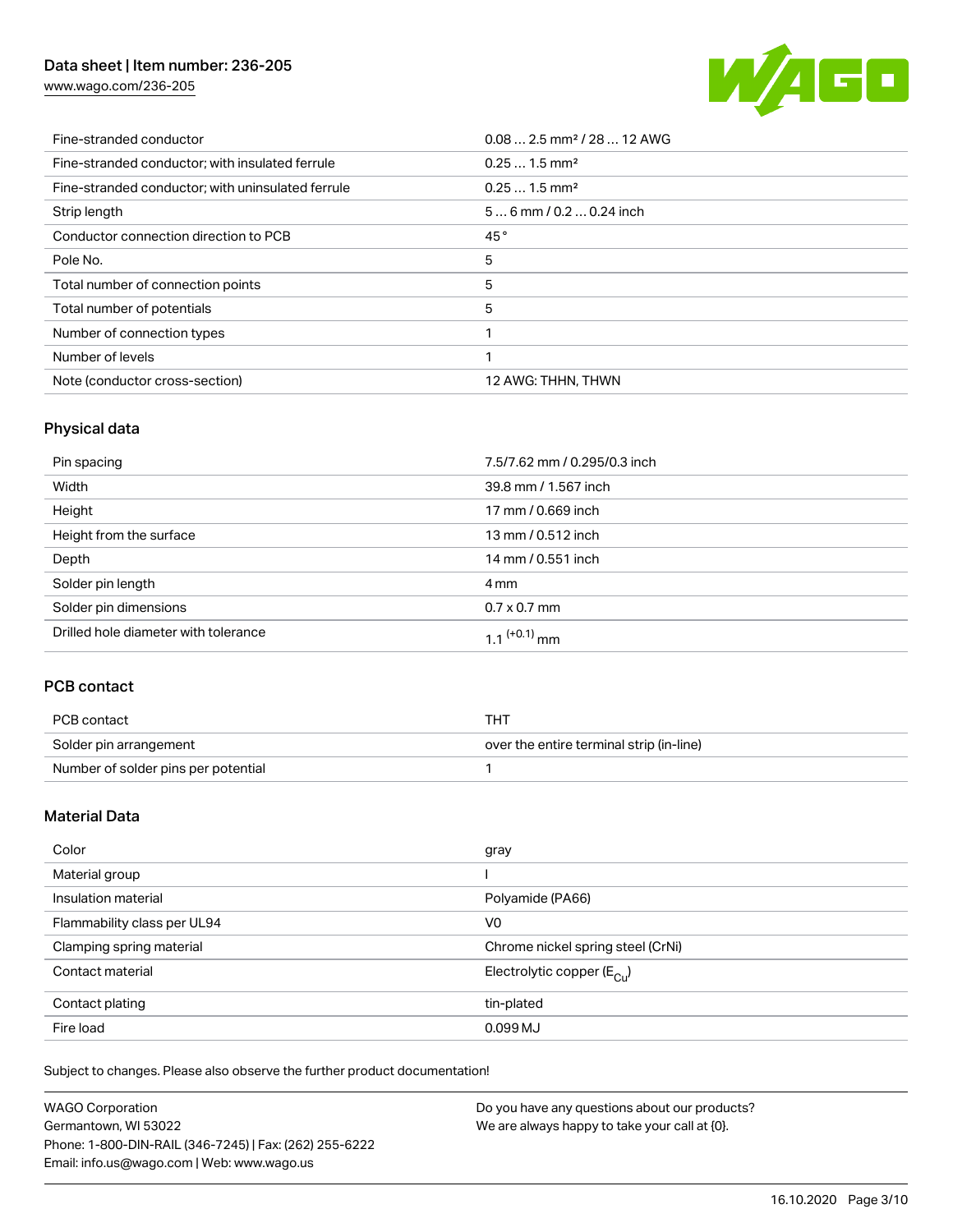

| Weight                            | 5.5g         |
|-----------------------------------|--------------|
| <b>Environmental Requirements</b> |              |
| Limit temperature range           | -60  +105 °C |

# Commercial data

| Product Group         | 4 (Printed Circuit) |
|-----------------------|---------------------|
| Packaging type        | <b>BOX</b>          |
| Country of origin     | CН                  |
| <b>GTIN</b>           | 4044918767897       |
| Customs tariff number | 85369010000         |

## Approvals / Certificates

#### Country specific Approvals

|      |                                        |                           | Certificate |
|------|----------------------------------------|---------------------------|-------------|
| Logo | Approval                               | Additional Approval Text  | name        |
| Ж    | <b>CSA</b><br>DEKRA Certification B.V. | C <sub>22.2</sub> No. 158 | 1673957     |

#### Ship Approvals

| Logo                     | Approval                  | <b>Additional Approval Text</b> | Certificate<br>name |
|--------------------------|---------------------------|---------------------------------|---------------------|
|                          | BV<br>Bureau Veritas S.A. | IEC 60998                       | 11915/D0<br>BV      |
| <b>BUREAU</b><br>VERITAS |                           |                                 |                     |

# **Counterpart**

## Compatible products

## check

Item no.: 231-125 Testing plug module with contact stud; Pin spacing 7.62 mm / 0.3 in; 2,50 mm²; orange [www.wago.com/231-125](http://www.wago.com/231-125)

Subject to changes. Please also observe the further product documentation!

WAGO Corporation Germantown, WI 53022 Phone: 1-800-DIN-RAIL (346-7245) | Fax: (262) 255-6222 Email: info.us@wago.com | Web: www.wago.us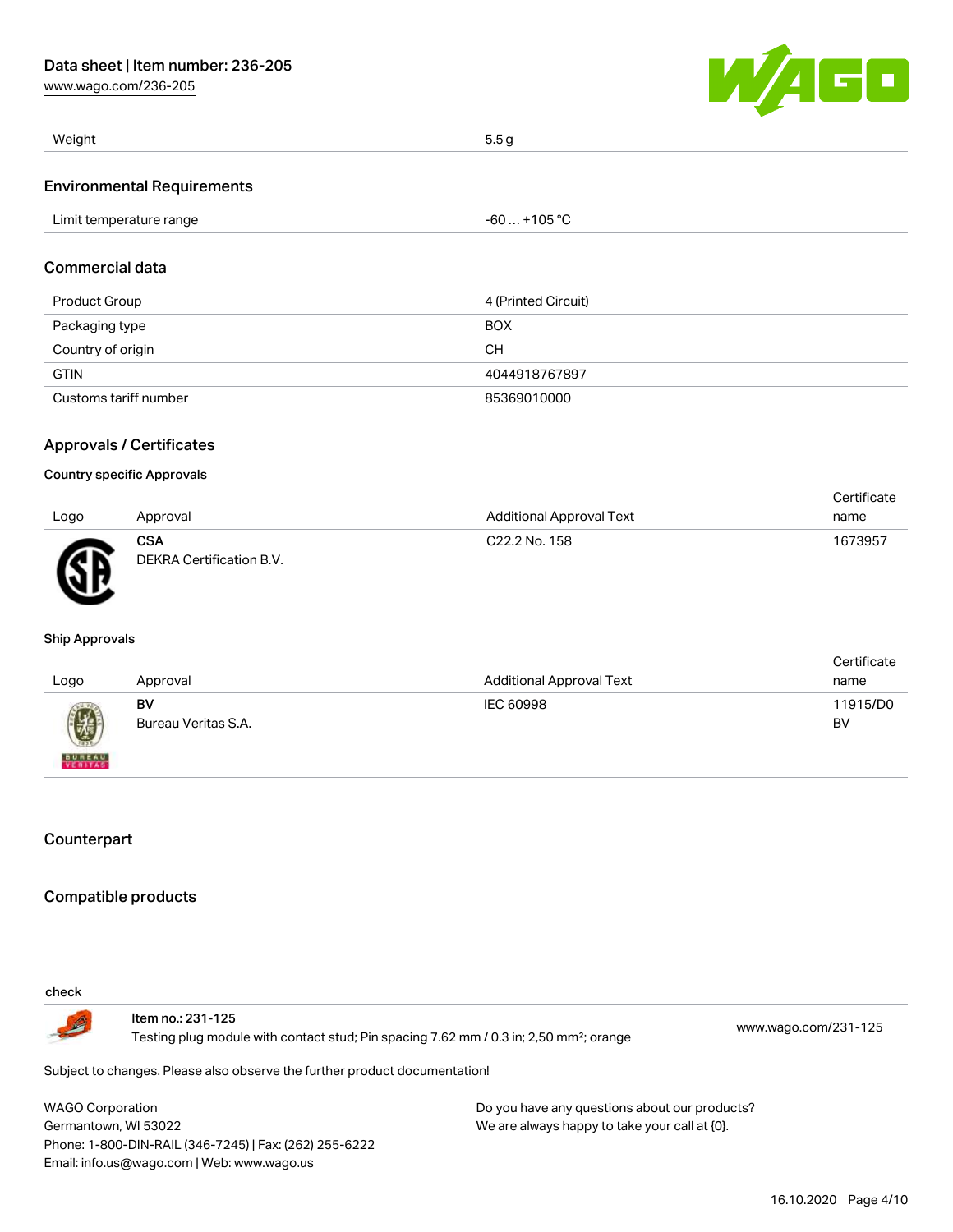

|         | Item no.: 231-161<br>Testing plug module with contact stud; for 236 Series; Pin spacing 7.5 mm / 0.295 in; gray                                                                   | www.wago.com/231-161 |
|---------|-----------------------------------------------------------------------------------------------------------------------------------------------------------------------------------|----------------------|
| tools   |                                                                                                                                                                                   |                      |
|         | Item no.: 210-657<br>Operating tool; Blade: 3.5 x 0.5 mm; with a partially insulated shaft; short; multicoloured                                                                  | www.wago.com/210-657 |
|         | Item no.: 210-658<br>Operating tool; Blade: 3.5 x 0.5 mm; with a partially insulated shaft; angled; short; multicoloured                                                          | www.wago.com/210-658 |
|         | Item no.: 210-720<br>Operating tool; Blade: 3.5 x 0.5 mm; with a partially insulated shaft; multicoloured                                                                         | www.wago.com/210-720 |
|         | Item no.: 236-332<br>Operating tool; natural                                                                                                                                      | www.wago.com/236-332 |
|         | Item no.: 236-335<br>Operating tool; gray                                                                                                                                         | www.wago.com/236-335 |
| ferrule |                                                                                                                                                                                   |                      |
|         | Item no.: 216-101<br>Ferrule; Sleeve for 0.5 mm <sup>2</sup> / AWG 22; uninsulated; electro-tin plated; silver-colored                                                            | www.wago.com/216-101 |
|         | Item no.: 216-102<br>Ferrule; Sleeve for 0.75 mm <sup>2</sup> / AWG 20; uninsulated; electro-tin plated; silver-colored                                                           | www.wago.com/216-102 |
|         | Item no.: 216-103<br>Ferrule; Sleeve for 1 mm <sup>2</sup> / AWG 18; uninsulated; electro-tin plated                                                                              | www.wago.com/216-103 |
|         | Item no.: 216-104<br>Ferrule; Sleeve for 1.5 mm <sup>2</sup> / AWG 16; uninsulated; electro-tin plated; silver-colored                                                            | www.wago.com/216-104 |
|         | Item no.: 216-121<br>Ferrule; Sleeve for 0.5 mm <sup>2</sup> / AWG 22; uninsulated; electro-tin plated; silver-colored                                                            | www.wago.com/216-121 |
|         | Item no.: 216-122<br>Ferrule; Sleeve for 0.75 mm <sup>2</sup> / AWG 20; uninsulated; electro-tin plated; silver-colored                                                           | www.wago.com/216-122 |
|         | Item no.: 216-123<br>Ferrule; Sleeve for 1 mm <sup>2</sup> / AWG 18; uninsulated; electro-tin plated; silver-colored                                                              | www.wago.com/216-123 |
|         | Item no.: 216-124<br>Ferrule; Sleeve for 1.5 mm <sup>2</sup> / AWG 16; uninsulated; electro-tin plated                                                                            | www.wago.com/216-124 |
|         | Item no.: 216-131<br>Ferrule; Sleeve for 0.25 mm <sup>2</sup> / AWG 24; uninsulated; electro-tin plated; silver-colored                                                           | www.wago.com/216-131 |
|         | Item no.: 216-132<br>Ferrule; Sleeve for 0.34 mm <sup>2</sup> / AWG 24; uninsulated; electro-tin plated                                                                           | www.wago.com/216-132 |
|         | Item no.: 216-141<br>Ferrule; Sleeve for 0.5 mm <sup>2</sup> / 20 AWG; uninsulated; electro-tin plated; electrolytic copper; gastight<br>crimped; acc. to DIN 46228, Part 1/08.92 | www.wago.com/216-141 |
|         |                                                                                                                                                                                   |                      |

Subject to changes. Please also observe the further product documentation!

WAGO Corporation Germantown, WI 53022 Phone: 1-800-DIN-RAIL (346-7245) | Fax: (262) 255-6222 Email: info.us@wago.com | Web: www.wago.us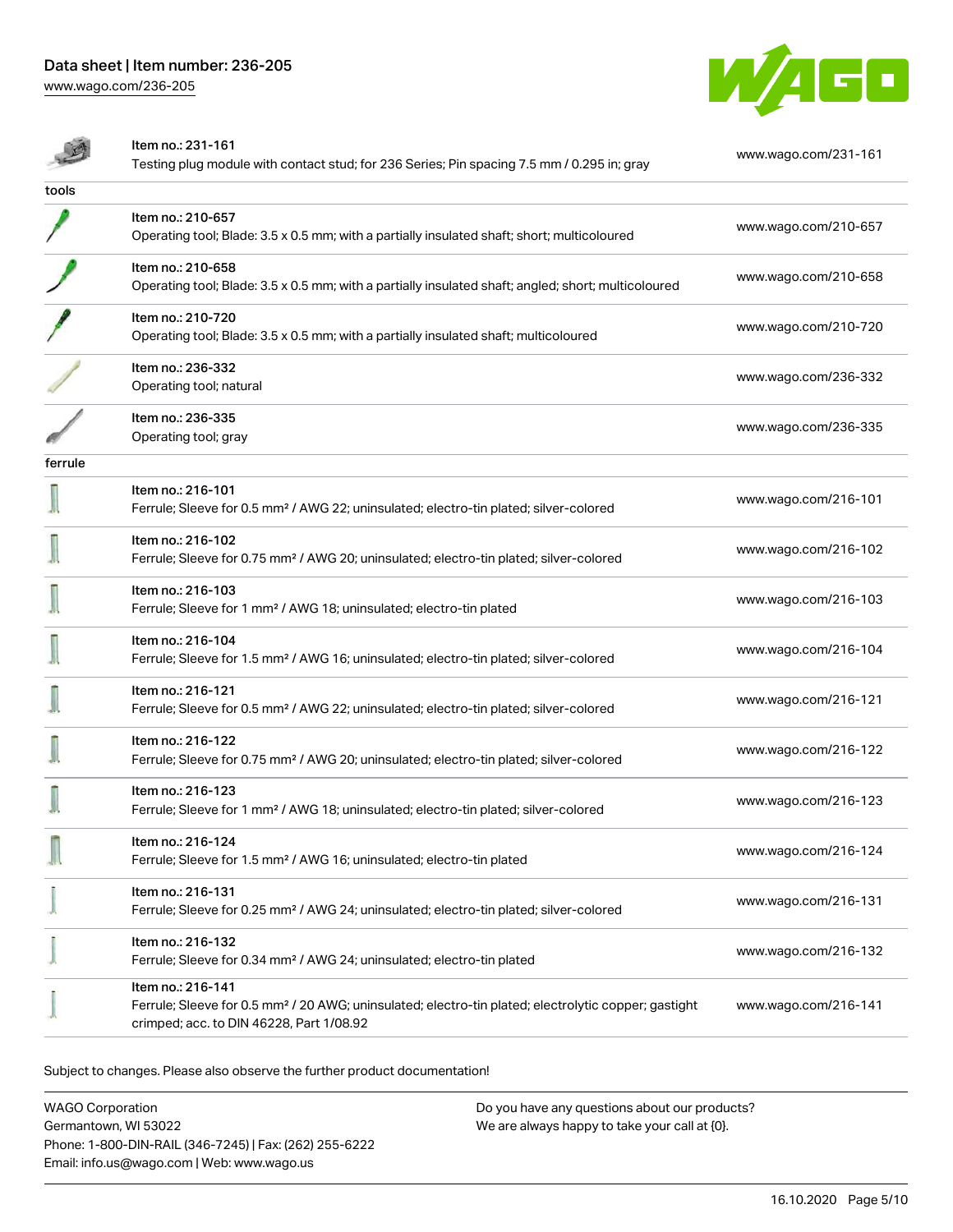

| Item no.: 216-142<br>Ferrule; Sleeve for 0.75 mm <sup>2</sup> / 18 AWG; uninsulated; electro-tin plated; electrolytic copper; gastight                                             | www.wago.com/216-142 |
|------------------------------------------------------------------------------------------------------------------------------------------------------------------------------------|----------------------|
| crimped; acc. to DIN 46228, Part 1/08.92                                                                                                                                           |                      |
| Item no.: 216-143<br>Ferrule; Sleeve for 1 mm <sup>2</sup> / AWG 18; uninsulated; electro-tin plated; electrolytic copper; gastight                                                | www.wago.com/216-143 |
| crimped; acc. to DIN 46228, Part 1/08.92                                                                                                                                           |                      |
| Item no.: 216-144                                                                                                                                                                  |                      |
| Ferrule; Sleeve for 1.5 mm <sup>2</sup> / AWG 16; uninsulated; electro-tin plated; electrolytic copper; gastight<br>crimped; acc. to DIN 46228, Part 1/08.92; silver-colored       | www.wago.com/216-144 |
| Item no.: 216-151                                                                                                                                                                  | www.wago.com/216-151 |
| Ferrule; Sleeve for 0.25 mm <sup>2</sup> / AWG 24; uninsulated; electro-tin plated                                                                                                 |                      |
| Item no.: 216-152                                                                                                                                                                  | www.wago.com/216-152 |
| Ferrule; Sleeve for 0.34 mm <sup>2</sup> / AWG 24; uninsulated; electro-tin plated                                                                                                 |                      |
| Item no.: 216-201                                                                                                                                                                  | www.wago.com/216-201 |
| Ferrule; Sleeve for 0.5 mm <sup>2</sup> / 20 AWG; insulated; electro-tin plated; white                                                                                             |                      |
| Item no.: 216-202<br>Ferrule; Sleeve for 0.75 mm <sup>2</sup> / 18 AWG; insulated; electro-tin plated; gray                                                                        | www.wago.com/216-202 |
| Item no.: 216-203                                                                                                                                                                  |                      |
| Ferrule; Sleeve for 1 mm <sup>2</sup> / AWG 18; insulated; electro-tin plated; red                                                                                                 | www.wago.com/216-203 |
| Item no.: 216-204                                                                                                                                                                  | www.wago.com/216-204 |
| Ferrule; Sleeve for 1.5 mm <sup>2</sup> / AWG 16; insulated; electro-tin plated; black                                                                                             |                      |
| Item no.: 216-221                                                                                                                                                                  | www.wago.com/216-221 |
| Ferrule; Sleeve for 0.5 mm <sup>2</sup> / 20 AWG; insulated; electro-tin plated; white                                                                                             |                      |
| Item no.: 216-222                                                                                                                                                                  | www.wago.com/216-222 |
| Ferrule; Sleeve for 0.75 mm <sup>2</sup> / 18 AWG; insulated; electro-tin plated; gray                                                                                             |                      |
| Item no.: 216-223                                                                                                                                                                  | www.wago.com/216-223 |
| Ferrule; Sleeve for 1 mm <sup>2</sup> / AWG 18; insulated; electro-tin plated; red                                                                                                 |                      |
| Item no.: 216-224                                                                                                                                                                  | www.wago.com/216-224 |
| Ferrule; Sleeve for 1.5 mm <sup>2</sup> / AWG 16; insulated; electro-tin plated; black                                                                                             |                      |
| Item no.: 216-241<br>Ferrule; Sleeve for 0.5 mm <sup>2</sup> / 20 AWG; insulated; electro-tin plated; electrolytic copper; gastight                                                | www.wago.com/216-241 |
| crimped; acc. to DIN 46228, Part 4/09.90; white                                                                                                                                    |                      |
| Item no.: 216-242                                                                                                                                                                  |                      |
| Ferrule; Sleeve for 0.75 mm <sup>2</sup> / 18 AWG; insulated; electro-tin plated; electrolytic copper; gastight<br>crimped; acc. to DIN 46228, Part 4/09.90; gray                  | www.wago.com/216-242 |
| Item no.: 216-243                                                                                                                                                                  |                      |
| Ferrule; Sleeve for 1 mm <sup>2</sup> / AWG 18; insulated; electro-tin plated; electrolytic copper; gastight crimped; www.wago.com/216-243<br>acc. to DIN 46228, Part 4/09.90; red |                      |
| Item no.: 216-244                                                                                                                                                                  |                      |
| Ferrule; Sleeve for 1.5 mm <sup>2</sup> / AWG 16; insulated; electro-tin plated; electrolytic copper; gastight<br>crimped; acc. to DIN 46228, Part 4/09.90; black                  | www.wago.com/216-244 |
|                                                                                                                                                                                    |                      |

Subject to changes. Please also observe the further product documentation!

WAGO Corporation Germantown, WI 53022 Phone: 1-800-DIN-RAIL (346-7245) | Fax: (262) 255-6222 Email: info.us@wago.com | Web: www.wago.us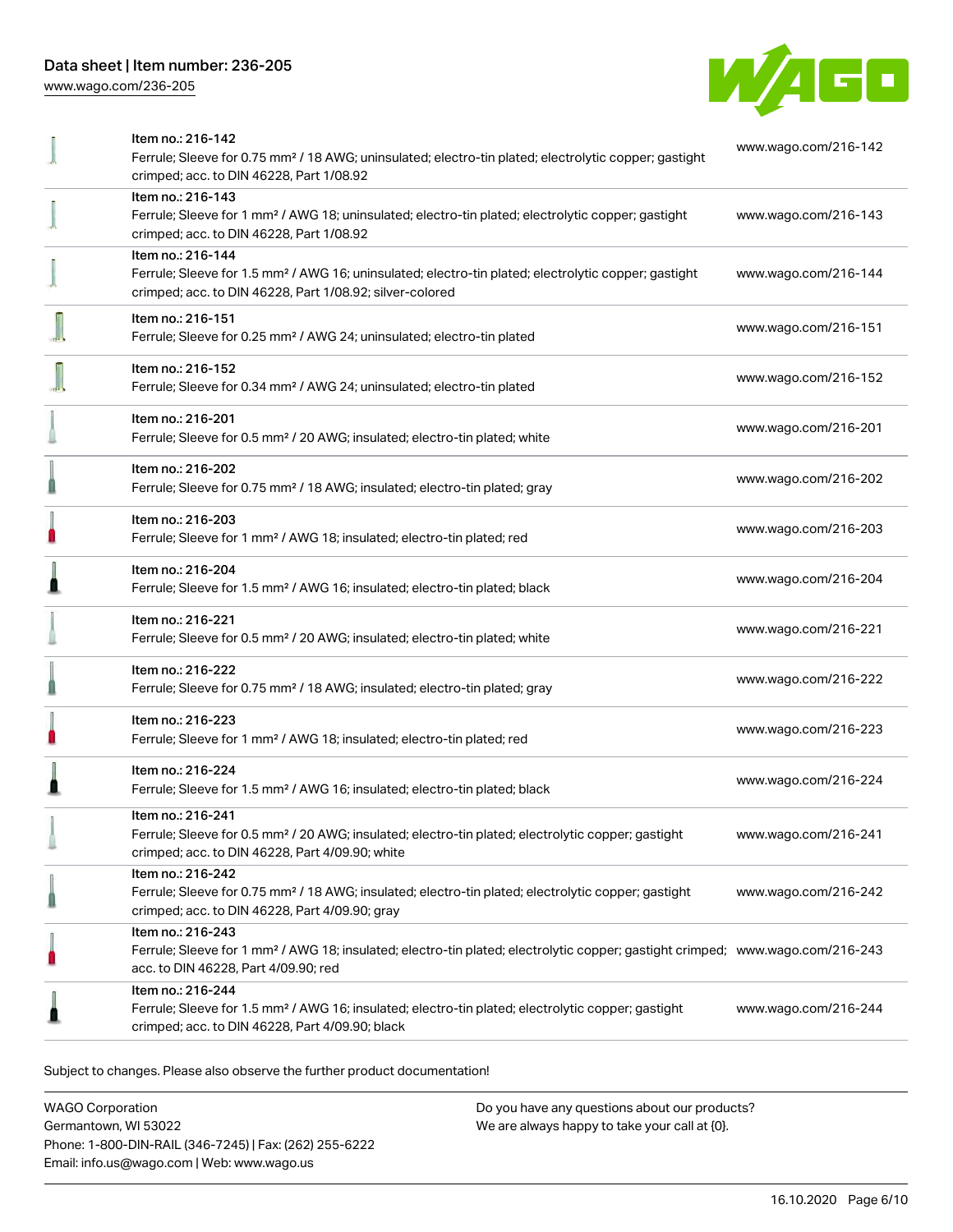

| www.wago.com/216-264<br>www.wago.com/216-284<br>www.wago.com/216-301<br>www.wago.com/216-302<br>www.wago.com/216-321<br>www.wago.com/216-322<br>www.wago.com/210-332<br>/750-020<br>www.wago.com/210-332<br>/762-020 |                                                                           | Item no.: 216-262<br>Ferrule; Sleeve for 0.75 mm <sup>2</sup> / 18 AWG; insulated; electro-tin plated; electrolytic copper; gastight                                                                    | www.wago.com/216-262 |
|----------------------------------------------------------------------------------------------------------------------------------------------------------------------------------------------------------------------|---------------------------------------------------------------------------|---------------------------------------------------------------------------------------------------------------------------------------------------------------------------------------------------------|----------------------|
|                                                                                                                                                                                                                      |                                                                           | crimped; acc. to DIN 46228, Part 4/09.90; gray                                                                                                                                                          |                      |
|                                                                                                                                                                                                                      |                                                                           | Item no.: 216-263<br>Ferrule; Sleeve for 1 mm <sup>2</sup> / AWG 18; insulated; electro-tin plated; electrolytic copper; gastight crimped; www.wago.com/216-263<br>acc. to DIN 46228, Part 4/09.90; red |                      |
|                                                                                                                                                                                                                      |                                                                           | Item no.: 216-264<br>Ferrule; Sleeve for 1.5 mm <sup>2</sup> / AWG 16; insulated; electro-tin plated; electrolytic copper; gastight<br>crimped; acc. to DIN 46228, Part 4/09.90; black                  |                      |
|                                                                                                                                                                                                                      |                                                                           | Item no.: 216-284<br>Ferrule; Sleeve for 1.5 mm <sup>2</sup> / AWG 16; insulated; electro-tin plated; electrolytic copper; gastight<br>crimped; acc. to DIN 46228, Part 4/09.90; black                  |                      |
|                                                                                                                                                                                                                      |                                                                           | Item no.: 216-301<br>Ferrule; Sleeve for 0.25 mm <sup>2</sup> / AWG 24; insulated; electro-tin plated; yellow                                                                                           |                      |
|                                                                                                                                                                                                                      |                                                                           | Item no.: 216-302<br>Ferrule; Sleeve for 0.34 mm <sup>2</sup> / 22 AWG; insulated; electro-tin plated; green                                                                                            |                      |
|                                                                                                                                                                                                                      |                                                                           | Item no.: 216-321<br>Ferrule; Sleeve for 0.25 mm <sup>2</sup> / AWG 24; insulated; electro-tin plated; yellow                                                                                           |                      |
|                                                                                                                                                                                                                      |                                                                           | Item no.: 216-322<br>Ferrule; Sleeve for 0.34 mm <sup>2</sup> / 22 AWG; insulated; electro-tin plated; green                                                                                            |                      |
|                                                                                                                                                                                                                      | Marking accessories                                                       |                                                                                                                                                                                                         |                      |
|                                                                                                                                                                                                                      |                                                                           | Item no.: 210-332/750-020<br>Marking strips; as a DIN A4 sheet; MARKED; 1-20 (80x); Height of marker strip: 3 mm; Strip length 182<br>mm; Horizontal marking; Self-adhesive; white                      |                      |
|                                                                                                                                                                                                                      |                                                                           | Item no.: 210-332/762-020<br>Marking strips; as a DIN A4 sheet; MARKED; 1-20 (80x); Height of marker strip: 3 mm; Strip length 182<br>mm; Horizontal marking; Self-adhesive; white                      |                      |
|                                                                                                                                                                                                                      | <b>Downloads</b><br><b>Documentation</b><br><b>Additional Information</b> |                                                                                                                                                                                                         |                      |

| Technical explanations | Apr 3, 2019 | pdf<br>3.6 MB | Download |
|------------------------|-------------|---------------|----------|
|                        |             |               |          |
| <b>CAD files</b>       |             |               |          |
| CAD data               |             |               |          |
| 2D/3D Models 236-205   |             | URL           | Download |
| PCB Design             |             |               |          |

Subject to changes. Please also observe the further product documentation!

WAGO Corporation Germantown, WI 53022 Phone: 1-800-DIN-RAIL (346-7245) | Fax: (262) 255-6222 Email: info.us@wago.com | Web: www.wago.us Do you have any questions about our products? We are always happy to take your call at {0}.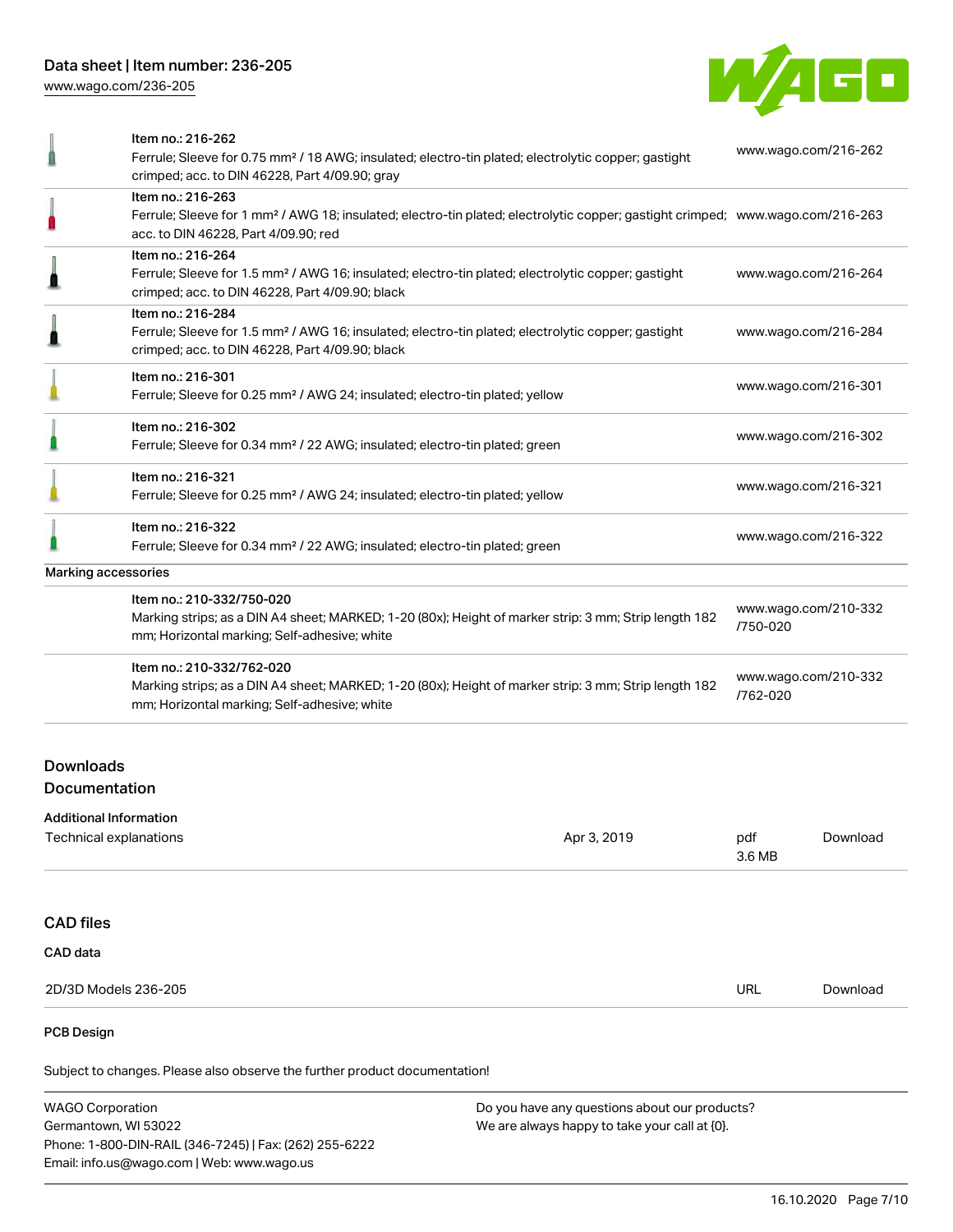

URL [Download](https://www.wago.com/us/d/UltraLibrarian_URLS_236-205)

Symbol and Footprint 236-205

CAx data for your PCB design, consisting of "schematic symbols and PCB footprints", allow easy integration of the WAGO component into your development environment.

#### Supported formats:

- Accel EDA 14 & 15 П
- П Altium 6 to current version
- П Cadence Allegro
- $\blacksquare$ **DesignSpark**
- $\blacksquare$ Eagle Libraries
- KiCad П
- П Mentor Graphics BoardStation
- П Mentor Graphics Design Architect
- П Mentor Graphics Design Expedition 99 and 2000
- П OrCAD 9.X PCB and Capture
- $\blacksquare$ PADS PowerPCB 3, 3.5, 4.X, and 5.X
- PADS PowerPCB and PowerLogic 3.0 П
- $\blacksquare$ PCAD 2000, 2001, 2002, 2004, and 2006
- П Pulsonix 8.5 or newer
- $\blacksquare$ **STL**
- 3D STEP  $\blacksquare$
- П TARGET 3001!
- View Logic ViewDraw П
- П Quadcept
- П Zuken CadStar 3 and 4
- $\blacksquare$ Zuken CR-5000 and CR-8000

PCB Component Libraries (EDA), PCB CAD Library Ultra Librarian

#### CAE data

| ZUKEN Portal 236-205 | URL<br>$\sim$ $\sim$ | Download |
|----------------------|----------------------|----------|
|                      |                      |          |

# Installation Notes

Conductor termination

Subject to changes. Please also observe the further product documentation!

WAGO Corporation Germantown, WI 53022 Phone: 1-800-DIN-RAIL (346-7245) | Fax: (262) 255-6222 Email: info.us@wago.com | Web: www.wago.us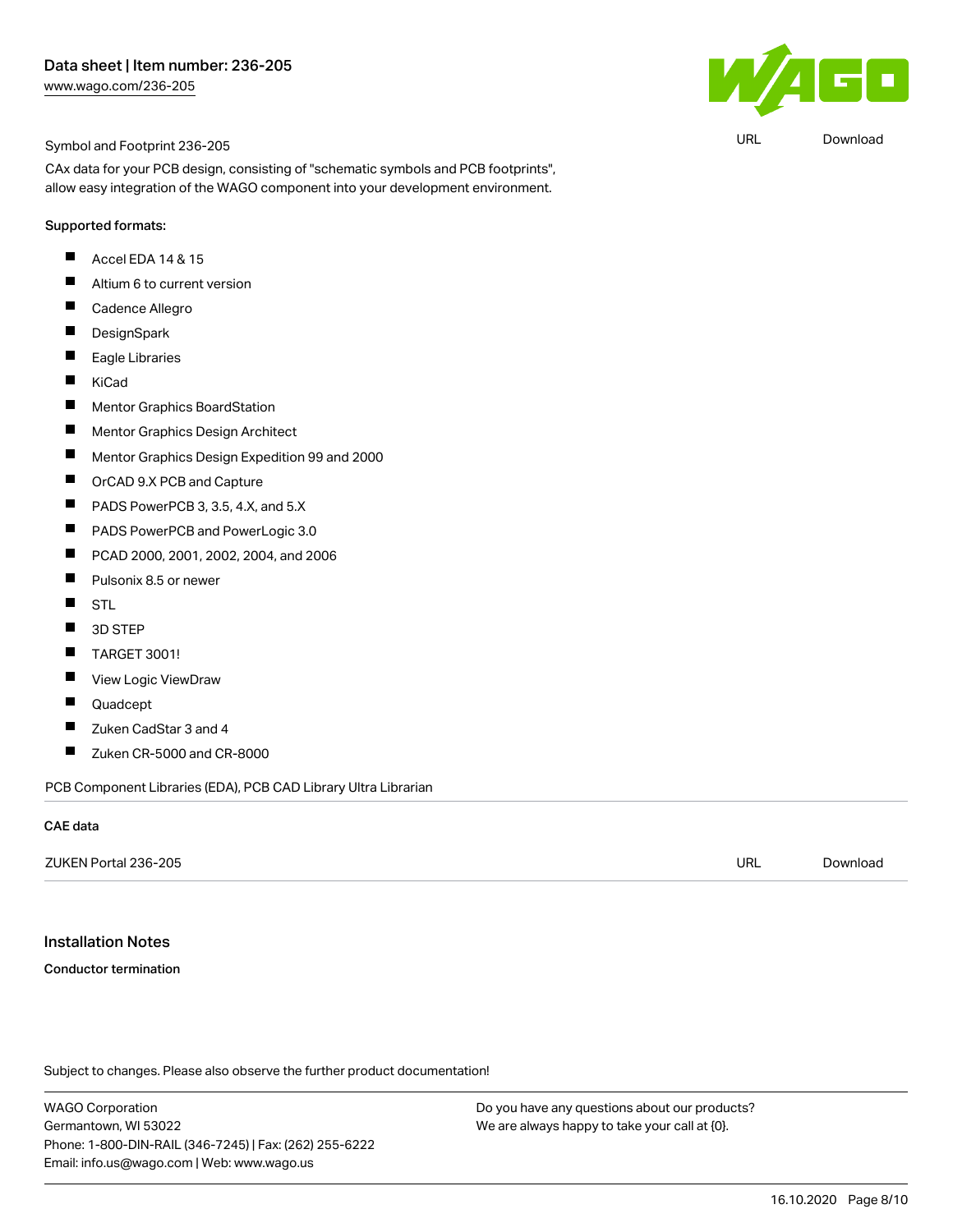## Data sheet | Item number: 236-205 [www.wago.com/236-205](http://www.wago.com/236-205)





Inserting a conductor via 3.5 mm screwdriver.



screwdriver.

Inserting a conductor via 3.5 mm Inserting a conductor via operating tool.

Screwdriver actuation parallel to conductor entry.

Screwdriver actuation perpendicular to conductor entry.



Compared to standard screwdrivers, these operating tools are far more convenient for wiring PCB terminal strips at factory.

Installation

Subject to changes. Please also observe the further product documentation!

WAGO Corporation Germantown, WI 53022 Phone: 1-800-DIN-RAIL (346-7245) | Fax: (262) 255-6222 Email: info.us@wago.com | Web: www.wago.us